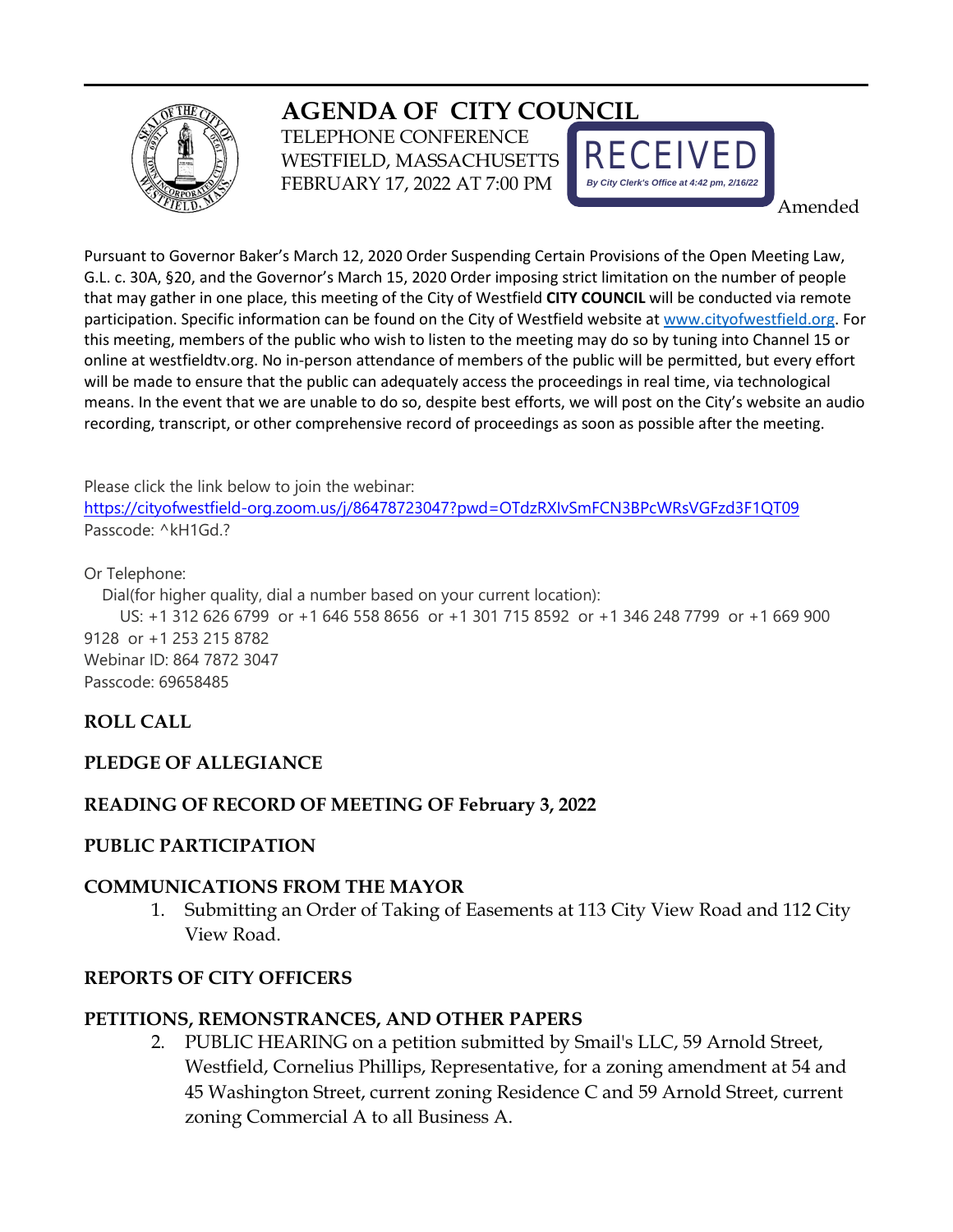# **REPORTS OF COMMITTEES**

Finance Committee

- 3. Recently signed Westfield Police Officers Coalition contract which will become effective July 1, 2022 through June 30, 2025.
- 4. Appropriation of \$62,000.00 from Free Cash (1000-359000) to Purchasing Department, Repair and Maintenance Account #11380000-524001.
- 5. Appropriation of \$47,000.00 From Free Cash (1000-359000) to Technology Center, Replacement Equip Acct #11550000-587000 to replace switches in Tech Center- \$22,000.00 and City Hall-\$25,000.00.
- 6. Appropriation of \$15,000.00 from Free Cash (1000-359000) to Treasurer's Department, Building Account #1450000-582000 for improvements to Treasurer's office
- 7. Appropriation of \$10,000.00 from Free Cash (1000-359000) to Animal Control Department, FT Salary Account #1292000-511000.
- 8. Appropriation of \$70,000.00 from Free Cash Account (1000-359000) to Law Department, Purchase of Service Acct (11510000-520000)
- 9. Appropriation of \$300,000.00 from Free Cash (1000-359000) to Airport Purchase of Services, Acct (11990000-520000) for design phase of Taxiway B5
- 10. Appropriation of \$112,910.00 from Free Cash (1000-359000) to Fire Department, Supply Account (12200000-540000) for supplies for a replacement Fire Apparatus
- 11. Appropriation of \$80,000.00 from Free Cash (1000-359000) to Fire Department, Purchase of Services, Acct #12200000-520000 for electronic locking system for all Fire Department exterior doors
- 12. Appropriation of \$55,000.00 from Free Cash (1000-359000) to the following shortterm debt accounts:

\$30,000 to Principal on Short Term (45441135-591100) for Project 2358 Southampton Road, Target; \$25,000 to Principal on Short Term Debt (45199703- 591100) for Project 2592B, Airport HVAC

- 13. Appropriation of \$700,000.00 from Free Cash (1000-359000) to School Department, Westfield High School, Purchase of Lands and Buildings Account # 53082720- 580000 for swimming pool repairs
- 14. Transfer of \$1,250.70 within the Public Works Department, Highway Division, FY22 Supplies Account (14210000-540000) to FY21 Supplies Account (14210000- 540000) for a prior year bill.
- 15. Transfer of \$110.91 within the Department of Public Works, Sewer Wastewater Treatment Division from FY22 Purchase of Services account #67004400-520000 to FY21 Purchase of Services account #67004400-520000 for a prior year bill.
- 16. Transfer of \$602.80 within the Public Works Department, Sewer and Wastewater Division, FY22 Supplies Account (67004400-540000) to FY21 Supplies Account (67004400-540000) for a prior year bill.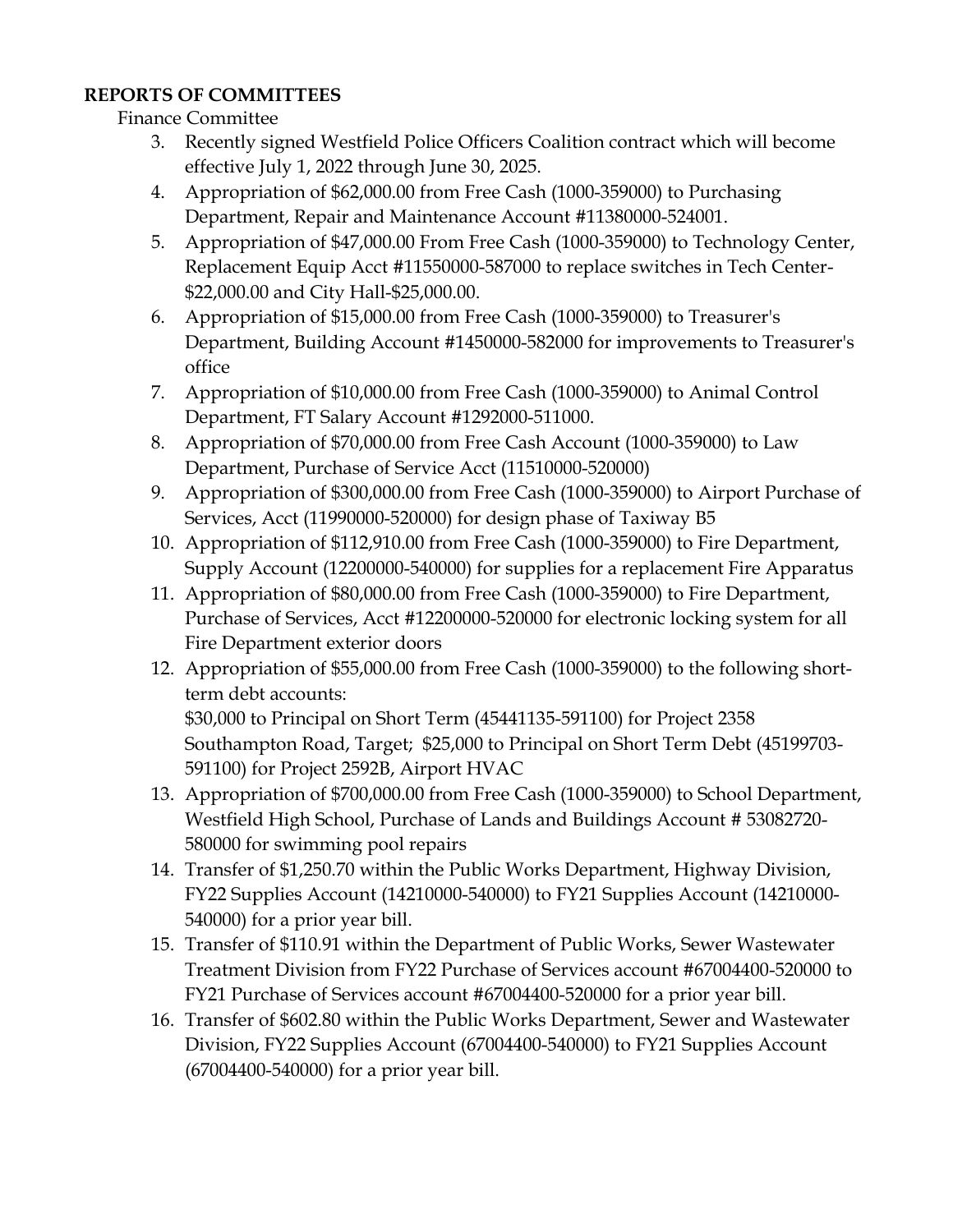17. Transfer of \$2,904.86 within the Public Works Department, Water Division, FY22 Purchase of Services Account (68004500-520000) to FY21 Purchase of Services Account (68004500-520000) for a prior year bill.

Legislative and Ordinance Committee

- 18. Submitting a Resolution authorizing approval for the Mayor to sign a Host Community Agreement (HCA) with Richter Extracts, 69 Neck Road for an adultuse marijuana product production facility.
- 19. Submitting a Resolution authorizing approval for the Mayor to sign a Host Community Agreement (HCA) with Richter Cannabis, 69 Neck Road for an adultuse marijuana cultivation facility.
- 20. Submitting a Resolution to enter funding agreement for Elm Street Urban Renewal Project
- 21. Submitting a Resolution for Consent to Encroachment Agreement for the James Hardie Building.

License Committee

22. Application submitted by AmeriGas (Rural Gas Service), 216 Lockhouse Road, to amend their gas storage license from 36,000 gallons of propane to 66,000 gallons of propane.

Zoning, Planning and Development Committee

- 23. Petition to amend the Zoning Ordinance to allow taprooms and similar accessory uses in Industrial A District.
- 24. A review of existing regulations pertaining to Sober Living homes, and to research and provide recommendations for local regulations for Sober Living homes in the City of Westfield (4.22.2019)
- 25. Motion by Councilor Morganelli that the ordinance for Home occupation and Home-based business (Section 5-100.1) be reviewed and amended.
- 26. Truck Terminal Moratorium remove from Committee Council denied application for zoning amendment (2/3/22)

# **UNFINISHED BUSINESS**

# **MOTIONS, ORDERS OR RESOLUTIONS**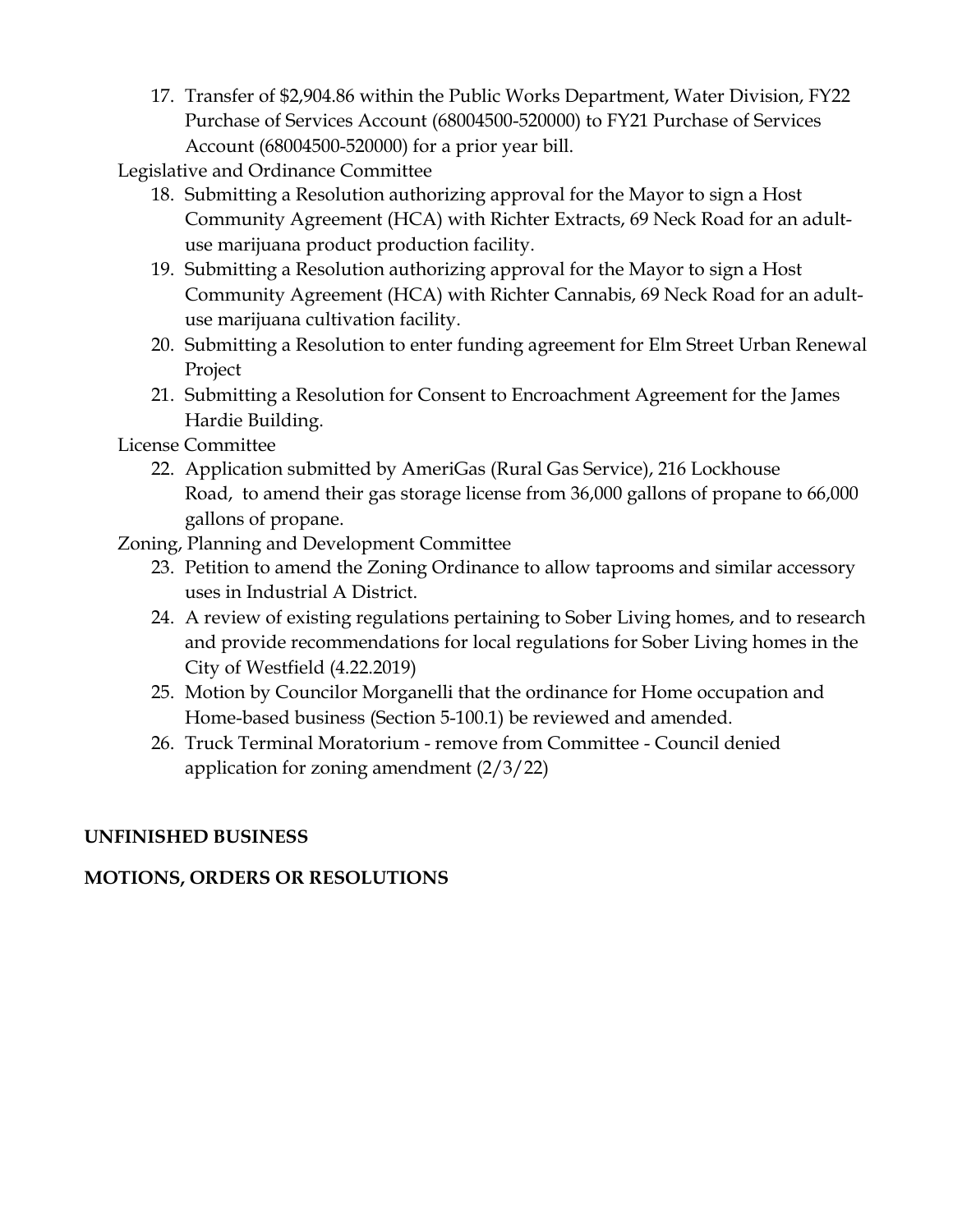

# **AGENDA OF CITY COUNCIL**

TELEPHONE CONFERENCE WESTFIELD, MASSACHUSETTS FEBRUARY 17, 2022 AT 7:00 PM



Pursuant to Governor Baker's March 12, 2020 Order Suspending Certain Provisions of the Open Meeting Law, G.L. c. 30A, §20, and the Governor's March 15, 2020 Order imposing strict limitation on the number of people that may gather in one place, this meeting of the City of Westfield **CITY COUNCIL** will be conducted via remote participation. Specific information can be found on the City of Westfield website a[t www.cityofwestfield.org.](http://www.cityofwestfield.org/) For this meeting, members of the public who wish to listen to the meeting may do so by tuning into Channel 15 or online at westfieldtv.org. No in-person attendance of members of the public will be permitted, but every effort will be made to ensure that the public can adequately access the proceedings in real time, via technological means. In the event that we are unable to do so, despite best efforts, we will post on the City's website an audio recording, transcript, or other comprehensive record of proceedings as soon as possible after the meeting.

Please click the link below to join the webinar:

<https://cityofwestfield-org.zoom.us/j/86478723047?pwd=OTdzRXIvSmFCN3BPcWRsVGFzd3F1QT09> Passcode: ^kH1Gd.?

Or Telephone:

Dial(for higher quality, dial a number based on your current location):

 US: +1 312 626 6799 or +1 646 558 8656 or +1 301 715 8592 or +1 346 248 7799 or +1 669 900 9128 or +1 253 215 8782 Webinar ID: 864 7872 3047 Passcode: 69658485

# **ROLL CALL**

## **PLEDGE OF ALLEGIANCE**

## **READING OF RECORD OF MEETING OF February 3, 2022**

## **PUBLIC PARTICIPATION**

## **COMMUNICATIONS FROM THE MAYOR**

1. Submitting an Order of Appropriation in the amount of \$2,850.00 from the American Rescue Plan Funds (ARPA) account #24625000-580013-5401 and an Order of Taking of Easements at 113 City View Road and 112 City View Road.

## **REPORTS OF CITY OFFICERS**

## **PETITIONS, REMONSTRANCES, AND OTHER PAPERS**

2. PUBLIC HEARING on a petition submitted by Smail's LLC, 59 Arnold Street, Westfield, Cornelius Phillips, Representative, for a zoning amendment at 54 and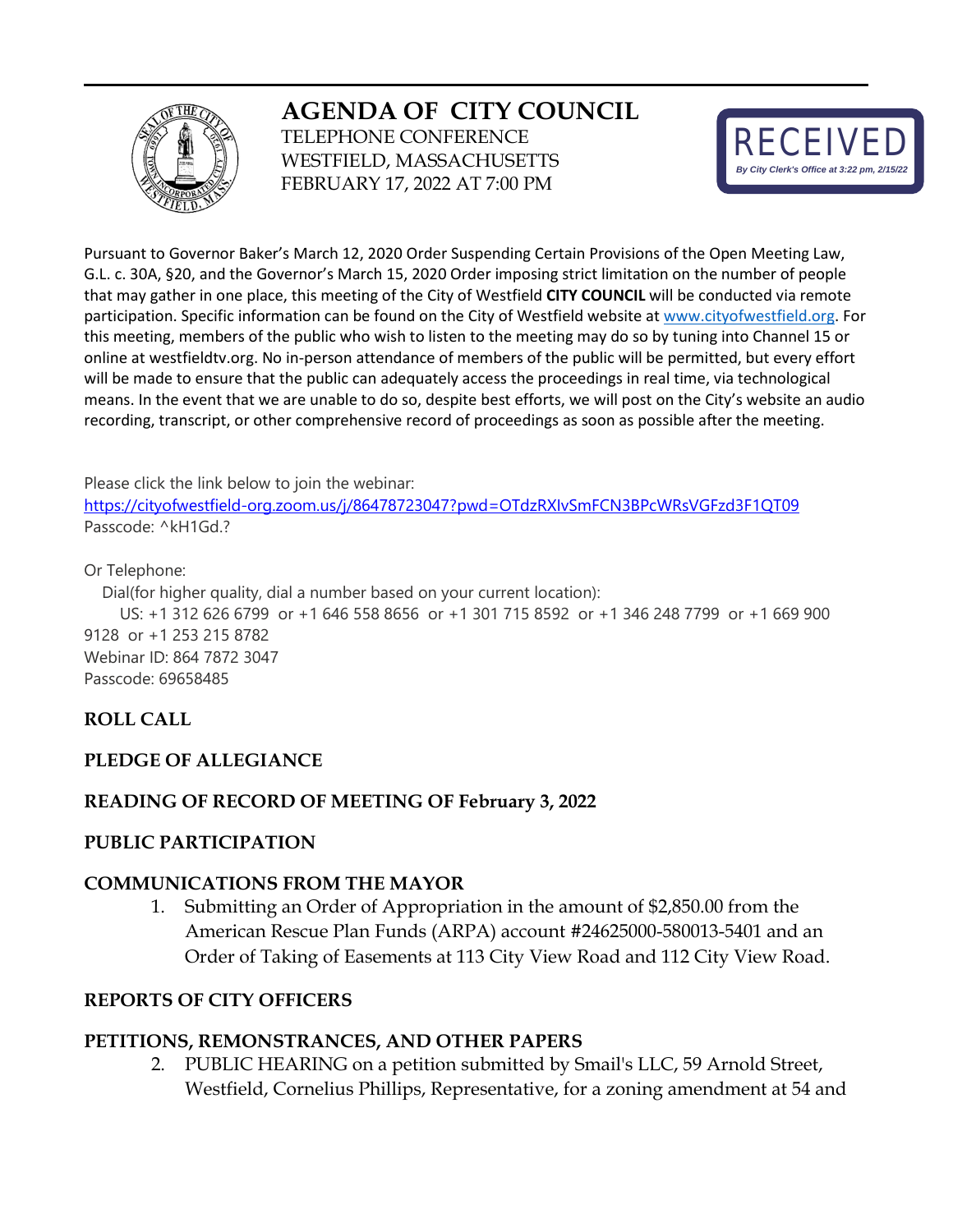45 Washington Street, current zoning Residence C and 59 Arnold Street, current zoning Commercial A to all Business A.

# **REPORTS OF COMMITTEES**

# Finance Committee

- 3. Recently signed Westfield Police Officers Coalition contract which will become effective July 1, 2022 through June 30, 2025.
- 4. Appropriation of \$62,000.00 from Free Cash (1000-359000) to Purchasing Department, Repair and Maintenance Account #11380000-524001.
- 5. Appropriation of \$47,000.00 From Free Cash (1000-359000) to Technology Center, Replacement Equip Acct #11550000-587000 to replace switches in Tech Center- \$22,000.00 and City Hall-\$25,000.00.
- 6. Appropriation of \$15,000.00 from Free Cash (1000-359000) to Treasurer's Department, Building Account #1450000-582000 for improvements to Treasurer's office
- 7. Appropriation of \$10,000.00 from Free Cash (1000-359000) to Animal Control Department, FT Salary Account #1292000-511000.
- 8. Appropriation of \$70,000.00 from Free Cash Account (1000-359000) to Law Department, Purchase of Service Acct (11510000-520000)
- 9. Appropriation of \$300,000.00 from Free Cash (1000-359000) to Airport Purchase of Services, Acct (11990000-520000) for design phase of Taxiway B5
- 10. Appropriation of \$112,910.00 from Free Cash (1000-359000) to Fire Department, Supply Account (12200000-540000) for supplies for a replacement Fire Apparatus
- 11. Appropriation of \$80,000.00 from Free Cash (1000-359000) to Fire Department, Purchase of Services, Acct #12200000-520000 for electronic locking system for all Fire Department exterior doors
- 12. Appropriation of \$55,000.00 from Free Cash (1000-359000) to the following shortterm debt accounts: \$30,000 to Principal on Short Term (45441135-591100) for Project 2358 Southampton Road, Target; \$25,000 to Principal on Short Term Debt (45199703- 591100) for Project 2592B, Airport HVAC
- 13. Appropriation of \$700,000.00 from Free Cash (1000-359000) to School Department, Westfield High School, Purchase of Lands and Buildings Account # 53082720- 580000 for swimming pool repairs
- 14. Transfer of \$1,250.70 within the Public Works Department, Highway Division, FY22 Supplies Account (14210000-540000) to FY21 Supplies Account (14210000- 540000) for a prior year bill.
- 15. Transfer of \$110.91 within the Department of Public Works, Sewer Wastewater Treatment Division from FY22 Purchase of Services account #67004400-520000 to FY21 Purchase of Services account #67004400-520000 for a prior year bill.